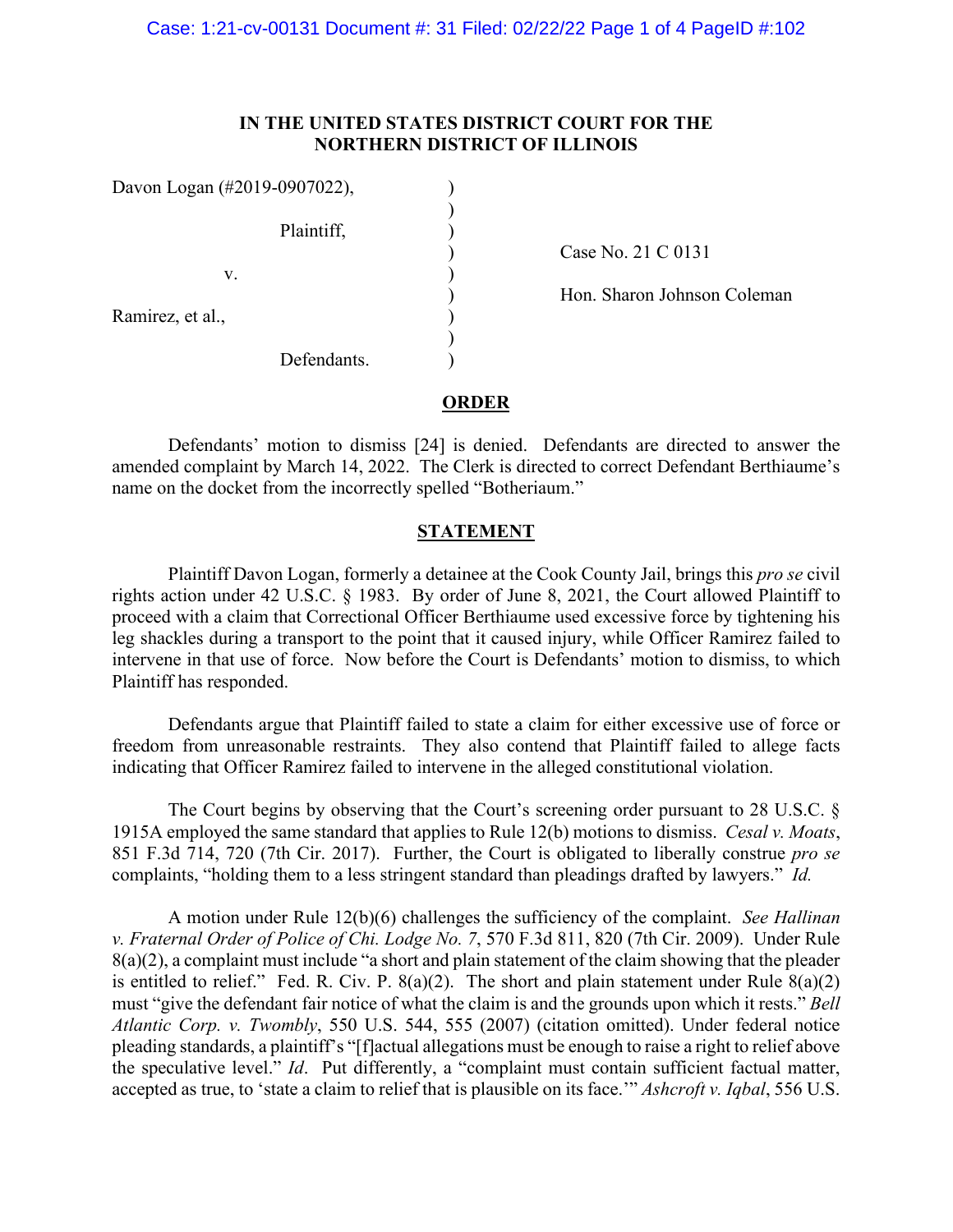### Case: 1:21-cv-00131 Document #: 31 Filed: 02/22/22 Page 2 of 4 PageID #:103

662, 678 (2009) (quoting *Twombly*, 550 U.S. at 570). "In reviewing the sufficiency of a complaint under the plausibility standard, [courts] accept the well-pleaded facts in the complaint as true." *Alam v. Miller Brewing Co.*, 709 F.3d 662, 665–66 (7th Cir. 2013).

Evaluated under this liberal pleading standard, the Court sees no reason to revisit its screening order allowing these claims to proceed.

Plaintiff's claims stem from an incident that occurred on July 30, 2020, as Plaintiff and another inmate were being transported back to the jail from Stroger Hospital. (*See* Pl.'s Am. Compl., Dkt. No. 10, at 5.) The correctional officers transporting them, Berthiaume and Ramirez, put the inmates in the squad car and then inadvertently locked themselves out of the vehicle, with 40 minutes to an hour passing before they could get back inside. (*Id.*) Plaintiff and the other inmate apparently commented about how it was "funny" that the officers could not get back in the vehicle. (*Id.* at pgs. 4-5.) Shortly thereafter, when the officers were able to get back into the vehicle, Plaintiff complained about having to use the bathroom. (*Id.* at pg. 4.) Officer Berthiaume told Plaintiff he could wait until they got back to the jail, and Plaintiff remarked that they already would have gotten back if the officers had not locked themselves out of the vehicle. (*Id.*) Officer Berthiaume then asked Plaintiff if his leg shackles were too tight, and when Plaintiff replied that they were not, tightened them. (*Id.* at pg. 4.)

Plaintiff contends that he told Officer Berthiaume that the shackles were too tight, but the officer laughed at him in response and Officer Ramirez, who was driving, pulled away. (*Id.*) On the way back to the jail, Plaintiff "kept asking" for the shackles to be loosened, but they were not. (*Id.*) With Plaintiff arrived back at Cermak Hospital, another officer told Plaintiff there was blood in his socks and removed the shackles. (*Id.*) Plaintiff states that he noticed that the shackles were "cutting deep in my skin." (*Id.*) Plaintiff describes these as "deep wound[s]," which were bandaged by a nurse. (*Id.*)

Defendants argue, first, that it is unclear whether Plaintiff is proceeding on a claim of excessive use of force or a claim of freedom from unreasonable restraints. They cite *Davis v. Wessel*, 792 F.3d 793, 799–800 (7th Cir. 2015), which drew a distinction between a claim of excessive force and one for "freedom from unreasonable restraints," as recognized in *Youngberg v. Romero*, 457 U.S. 307, 321 (1982). The Court observes that the excessive force label applies when a plaintiff is seeking to impose liability for "physically abusive government conduct," *Graham v. Connor,* 490 U.S. 386, 394 (1989), which is what Plaintiff seeks to do here. But regardless of the precise label placed on Plaintiff's claim, the Seventh Circuit has held that the objective reasonableness standard set forth in *Kingsley v. Hendrickson*, 576 U.S. 389, 396–97 (2015), an excessive force case, applies to all Fourteenth Amendment conditions-of-confinement claims brought by pretrial detainees. *Hardeman v. Curran*, 933 F.3d 816, 823 (7th Cir. 2019). This requires a showing that the action or condition at issue amounted to punishment because it was not rationally related to a legitimate governmental purpose or was excessive in relation to that purpose. *Kingsley*, 576 U.S. at 398. The plaintiff also must show that the defendant acted with a purposeful, knowing, or perhaps reckless state of mind with respect to his actions toward the plaintiff. *Id.* at 395–96.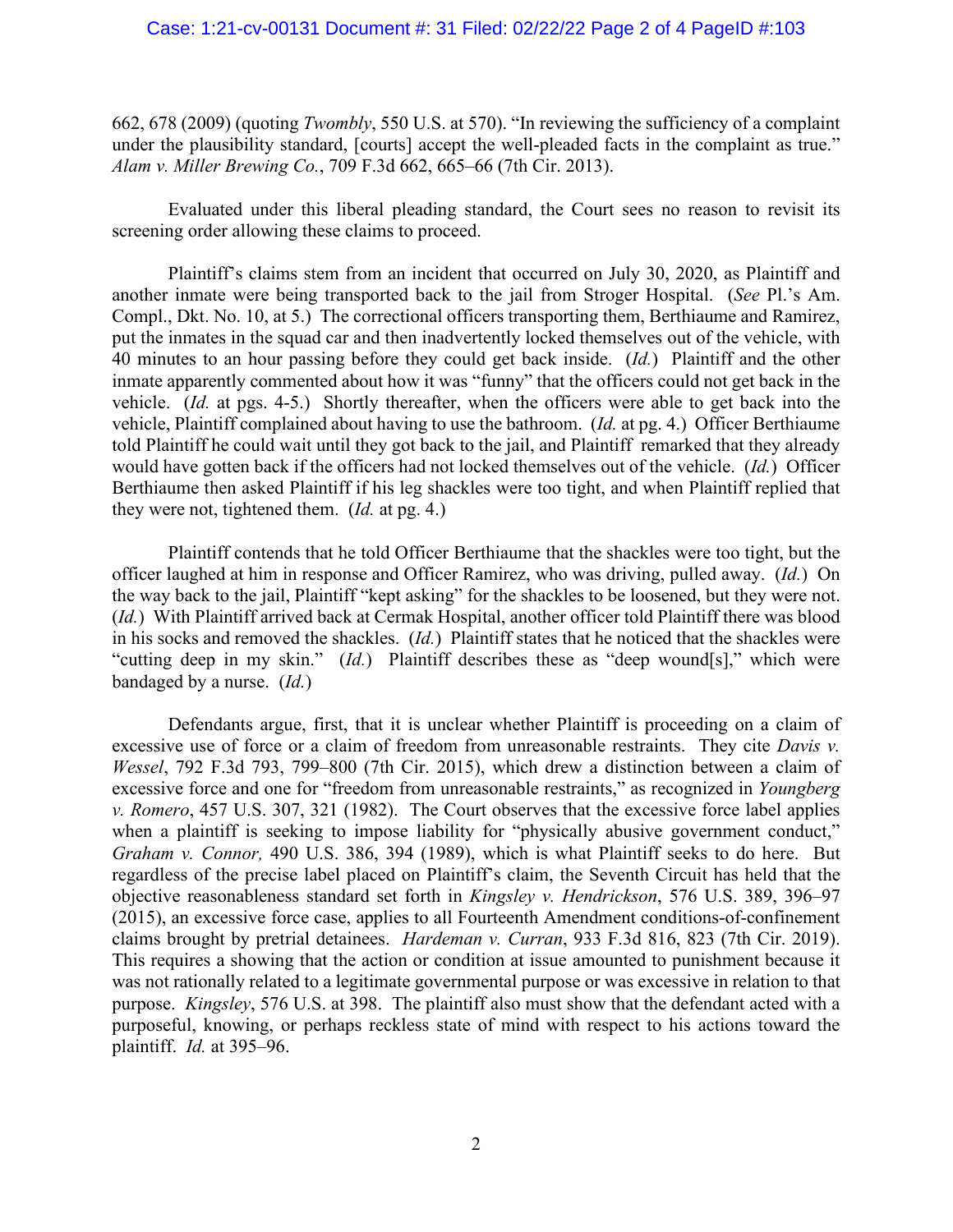### Case: 1:21-cv-00131 Document #: 31 Filed: 02/22/22 Page 3 of 4 PageID #:104

Defendants argue that there was a valid penological reason for Plaintiff to be shackled while being transported from the hospital to the jail. Defendants further contend that the amended complaint contains "no factual allegations that the shackling of Plaintiff was done for punitive reasons." (*See* Defs.' Mot. to Dismiss, Dkt. No. 24, at pg. 5.) The amended complaint, however, gives rise to a reasonable inference that Officer Berthiaume tightened the shackles not for legitimate security reasons, but because he was irritated over Plaintiff needling him about the officers having locked themselves out of the vehicle.

Defendants also point out that Plaintiff did not notice that he was bleeding until someone at Cermak Hospital pointed it out. They contend that Plaintiff's injury was *de minimis*, describing it as an "irritation that led to a scraping of Plaintiff's ankle." (*See* Defs.' Mot. to Dismiss, Dkt. No. 24, at pgs. 5-6.) In his response to the motion, however, Plaintiff describes the wounds as "deep tissue cuts." (Pl.'s Resp. to Defs.' Mot. to Dismiss, Dkt. No. 29, at pg. 2.)

It is true that "not every unjustified or malevolent touch by an officer" violates the Fourteenth Amendment. *See Williams v. Dart*, No. 18 C 506, 2018 WL 11239692, at \*2 (N.D. Ill. May 10, 2018) (Tharp, J.) (collecting cases holding that use of *de minimis* force against pretrial detainee does not violate Constitution). But injury and force "are only imperfectly correlated," *see Wilkins v. Gaddy*, 559 U.S. 34, 38 (2010), and "[t]he absence of significant injury will not defeat a claim of excessive force." *Williams v. Stauche*, 709 F. App'x. 830, 834–35 (7th Cir. 2017) (unpublished) (citing *Hudson v. McMillian*, 503 U.S. 1, 4 (1992)).

Further, while the officers may well have been justified in shackling Plaintiff during the transport, Plaintiff states that he was not resisting or "being belligerent" at the time the shackles were tightened to a degree that left deep cuts. (Pl.'s Resp. to Defs.' Mot. to Dismiss, Dkt. No. 29, at pg. 2.) Further factual development is required as to the degree of force used and its reasonableness under the circumstances. *See Stainback v. Dixon*, 569 F.3d 767, 772 (7th Cir. 2009) (observing in a Fourth Amendment context that "an officer may not knowingly use handcuffs in a way that will inflict unnecessary pain or injury on an individual who presents little or no risk of flight or threat of injury.").

Next, Defendants contend that Plaintiff has not adequately alleged that Officer Ramirez failed to intervene because he alleges no facts indicating that Officer Ramirez saw or heard the interactions between Plaintiff and Officer Berthiaume or heard Officer Berthiaume laugh at Plaintiff when Plaintiff asked that the shackles be loosened. (*See* Defs.' Mot. to Dismiss, Dkt. No. 24, at pgs. 7-8.) But while the amended complaint is not a model of clarity, the officers and Plaintiff were confined in a small space together on the trip back to the jail, and Plaintiff alleges that he kept asking for the shackles to be loosened on this trip. Pending further factual development, this is sufficient to raise an inference that Officer Ramirez knew of the unreasonable use of force and had a reasonable opportunity to intervene, but did not do so. *See Wilborn v. Ealey*, 881 F.3d 998, 1007–08 (7th Cir. 2018).

For these reasons, Defendants' motion to dismiss is denied. Defendants are directed to answer the amended complaint by the date set forth above. Finally, the Court observes that Plaintiff's response to the motion to dismiss refers to the officers having been negligent for locking themselves out of the vehicle and having failed to notify their superiors of the incident. But as